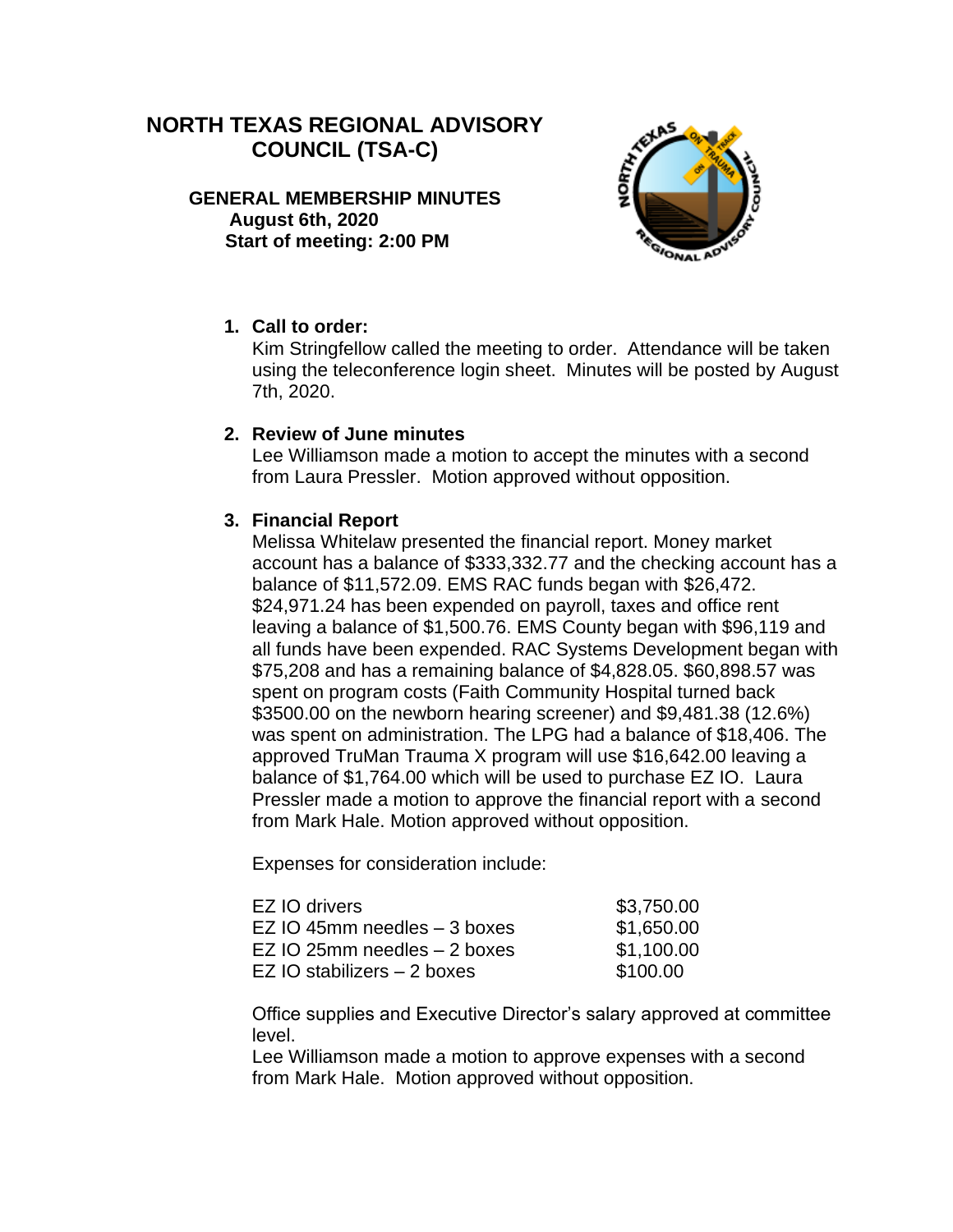## **4. Executive Reports**

- **a. Chair:** Kim Stringfellow had nothing to report.
- **b. Executive Director:** Melissa Whitelaw has completed and submitted the EMS/CO report and is currently working on the EMS/RAC and RAC System Development reports which are due October 15<sup>th</sup>, 2020. She has mailed out the upcoming year's dues invoices and needs assessments which are due by September 1st, 2020.

## **5. Committee Reports**

- **a. Trauma Coordinators:** Lee Williamson stated that Electra Memorial Hospital is preparing for trauma re-designation in Feb-Mar of 2021. Hardeman County Memorial Hospital has been redesignated as a level IV trauma center.
- **b. PHEMS:** Foster Simmons notified Melissa Whitelaw that PK Westlake VEMS has decided to let their certification go and will be withdrawing from the RAC and the NORTEX PHEMS committee as a member and the NORTEX treasurer. Kyle Ogden from Saint Jo VEMS will be stepping up into the VEMS board position. The LPG project was approved by email and Melissa moved ahead with the TruMan Trauma X project.
- **c. PIE:** Laura Pressler said the September TNCC classes will be happening. She also stated that she will be contacting the trauma coordinators to set up opportunities to utilize the newly acquired training arms.
- **d. CQI:** Melissa Whitelaw gave an overview of CQI data. EZ IO had 5 new submissions. All 5 were medical. 4 were administered by paramedics and 1 by an EMT. 2 attempts were in the humerus and 3 were in the tibia. 1 was used in the tibia due to patient position and 1 was used in the tibia due to age and comfort of patient. The 3rd was not specified. 4 were successful on 1st attempt and 1 took 2 attempts. King Vision had 2 new submissions. Both were classified as medical due to difficult airway. Both were successful on the 2nd attempt. The tourniquet survey received 1 submission. It was applied by a first responder and was a commercial tourniquet. The first responder had received STB training. TOR had 4 new submissions. All were for patients over 55. All 4 were not witnessed codes. All 4 had signs and symptoms noncompatible with life. All 4 had CPR administered; 1 was initiated by a first responder and 3 were initiated by laypeople. 3 were called on scene and 1 was transported due ROSC on scene.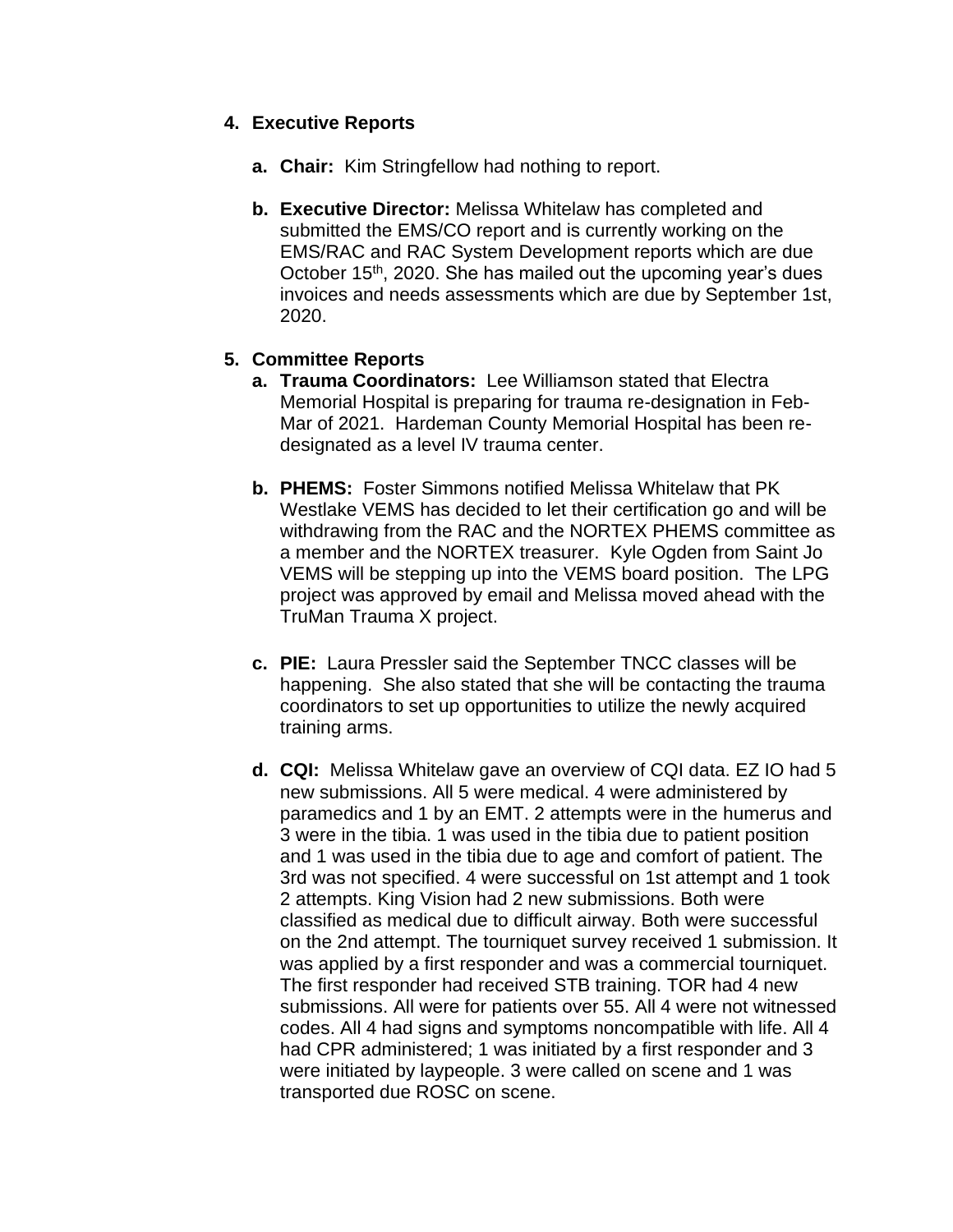- **e. Pediatrics:** Nothing to report
- **f. Neonatal:** Nothing to report.
- **g. Maternal:** United Regional just sent off the paperwork their designation.
- **h. Air Medical:** Not present.
- **i. Acute Care:** Jill Griffin is the new chest pain/heart failure coordinator. Jennifer Whitehill will remain as the stroke coordinator. United Regional is currently working towards chest pain recertification for 2021.
- **j. EMTF:** Nothing to report.
- **k. HCC:** Please contact Shane Comer with any PPE requests at scomer@ncttrac.org.

#### **6. New Business:**

- **a. Lease Renewal:** A space has become available at Trans Star. It is 325 sq. feet and \$325.00 per month. The current space is \$290.00 per month and 295 square feet. Ryan has offered to allow NTRAC to use Trans Star's internet and conference room (if scheduled) which will save approximately \$60.00 per month. The space is on the ground floor and has a reception area which will allow for package deliveries to NTRAC versus Air Evac. The executive board has approved the change in office location.
- **b. Bylaws and Trauma Plan review:** All members need to review the bylaws and trauma plan at ntrac.org>about>trauma plan. Please email any changes to Kim Stringfellow and Melissa Whitelaw at [kstringfellow@unitedregional.org](mailto:kstringfellow@unitedregional.org) and [melissa.whitelaw@ntrac.org.](mailto:melissa.whitelaw@ntrac.org) All suggestions will be posted at the October meetings and voted on at the December meetings.
- **c. Executive Director Review:** The review has been completed by the board. Kim Stringfellow will put together a formal review and email to Melissa Whitelaw for NTRAC records.

### **7. Action Items:**

- **a.** Proposed budget FY20/21: Budget was accepted by membership.
- **b.** Ratify executive board officers: Executive officers accepted by membership.